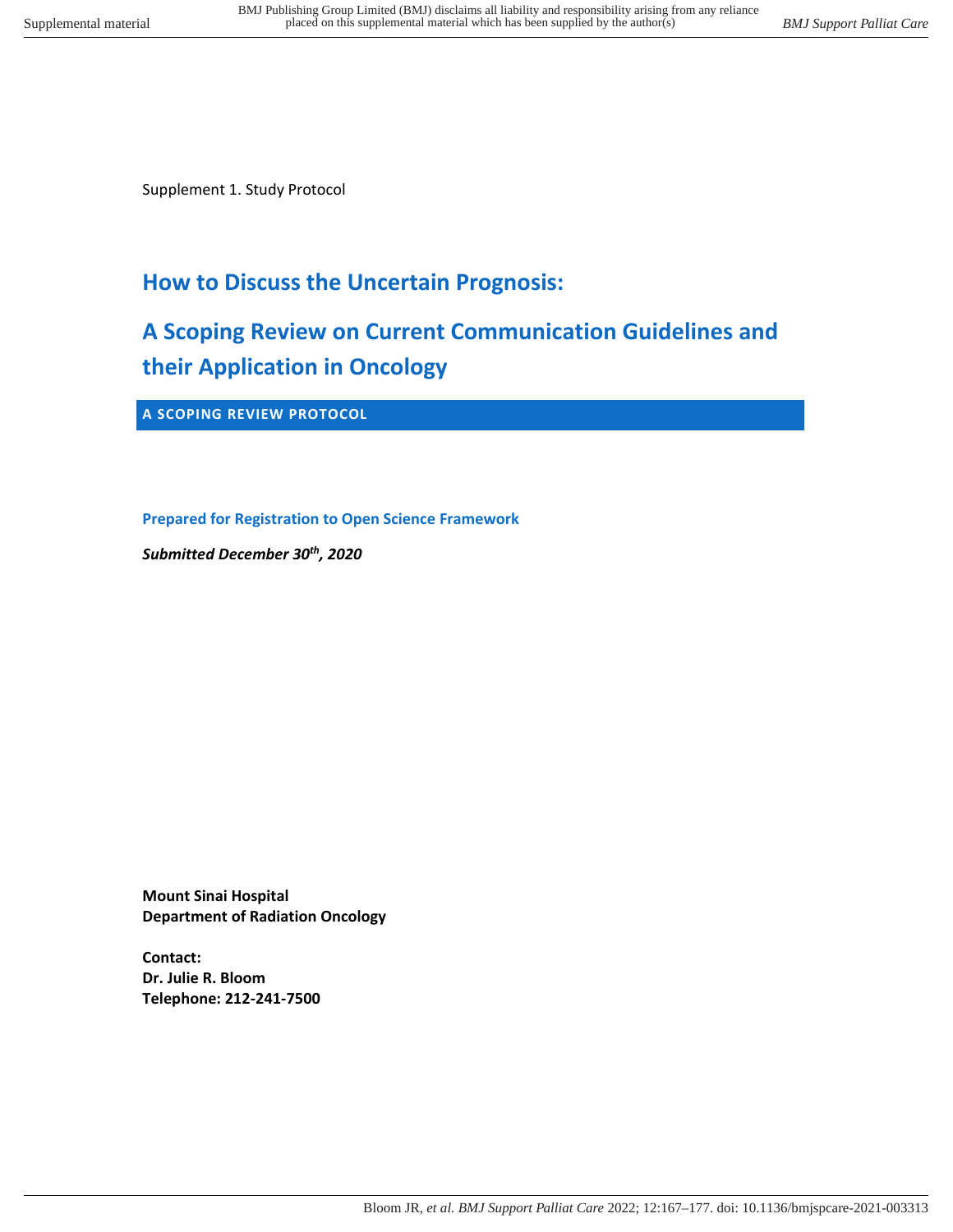# **REVIEW TITLE AND TIMESCALE**

**Review title:** How to Discuss the Uncertain Prognosis: A Scoping Review on Current Communication Guidelines and their Application in Oncology

**Anticipated or actual start date:** 1/1/2021 **Anticipated completion date:** 3/1/2021

#### **Stage of review at time of this submission:**

| <b>Review Stage</b>                                             | <b>Started</b> | Completed |
|-----------------------------------------------------------------|----------------|-----------|
| Preliminary searches                                            |                |           |
| Piloting of the study selection process                         |                |           |
| Formal screening of search results against eligibility criteria | l I            |           |
| Data extraction                                                 |                |           |
| Risk of bias (quality assessment)                               |                | N/A       |
| Data analysis                                                   |                |           |

## **REVIEW TEAM DETAILS**

#### **Named contact:** Dr. Julie R. Bloom

Named contact address: 1184 Fifth Avenue, 1<sup>st</sup> Floor, New York, NY 10029

#### **Organizational affiliation of the review:**

Mount Sinai Hospital, Department of Radiation Oncology Website address:<https://icahn.mssm.edu/about/departments/rad-onc>

#### **Review team members and their organizational affiliations:**

| Title                  | <b>Affiliation</b>                                                   |
|------------------------|----------------------------------------------------------------------|
| Dr. Julie Bloom        | Mount Sinai Hospital, Department of Radiation Oncology, New York, NY |
| Dr. Deborah Marshall   | Mount Sinai Hospital, Department of Radiation Oncology, New York, NY |
| Dr. Kavita Dharmarajan | Mount Sinai Hospital, Department of Radiation Oncology, New York, NY |

#### **Funding sources/sponsors:** None

**Conflicts of interest:** Authors have no known conflicts of interest to declare.

## **REVIEW METHODS:**

#### **Review question(s):**

This scoping review aims to assess recommendations and guidelines that explore how oncology clinicians can approach the discussion of the uncertain prognosis.

(1) What guidelines exist to aid clinicians in having successful conversations surrounding the uncertain prognosis of their oncology patient?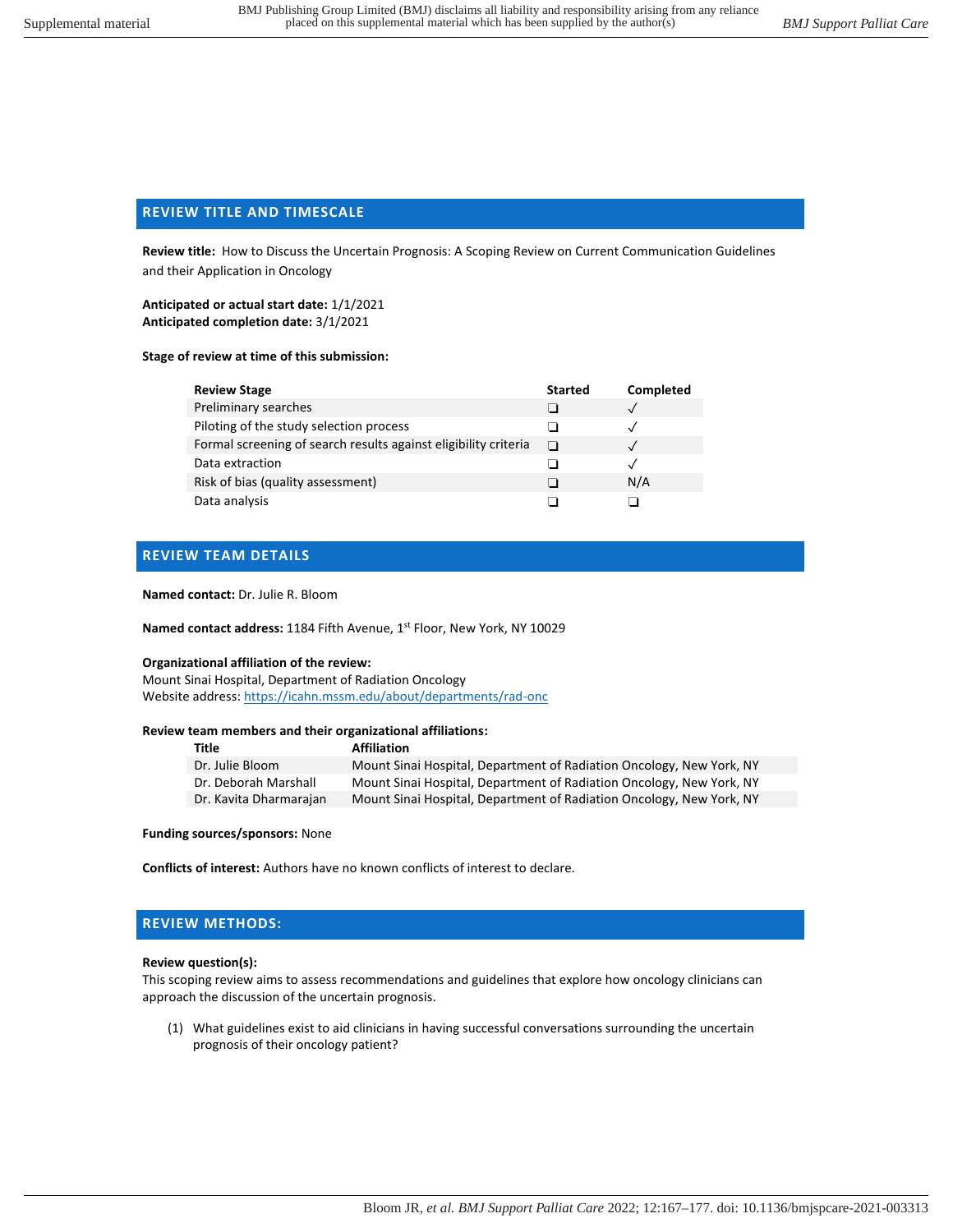- (2) What expert opinions and symposiums of national experts exist to aid clinicians in having successful conversations surrounding the uncertain prognosis of their oncology patient?
- (3) Of the guidelines that exist that address how to have successful conversations surrounding the uncertain prognosis of their oncology patient, which guidelines are validated?

## **Literature search:**

Comprehensive literature searches of electronic databases were completed by a clinician and experienced librarian to maximize sensitivity; a broad search strategy included databases: Medline, EMBASE, PsychINFO, and Cochrane CENTRAL, in accordance with the PRISMA statement. Search terms were adapted for different databases. Summarizing: Neoplasm AND Prognosis AND Communication AND Guidelines as topic in title/abstract/keywords. Boolean operators (AND & OR) were used to search by different combinations of words. Searches were conducted using keywords, MeSH and MeSH Entry; Boolean operators were completed up through 10/20/2020; all language entries were included. Two authors then independently analyses the text words contains in the title and abstract used for studies' eligibility.

#### **Condition of domain being studied:**

Prognosis communication guidelines and supported recommendations.

#### **Participants/Population:**

The population of interest is any oncology patient population, excluding populations looking at one specific disease sites (e.g. only breast cancer patients etc.) Retrospective cohorts studies, prospective cohort studies, randomized control trials, observational studies, expert opinion and symposium of national expert conclusions are included.

#### **Intervention(s)/Exposure(s):**

- 1. Prognosis communication guidelines developed by expert personnel including clinicians, physician scientists, and medical scientists.
- 2. Prognosis communication interventions including but not limited to communication written guidelines, communication training sessions for clinicians (in-person or virtual), communication interventions for patients (written, in-person or virtual), communications prompts in electronic medical records.

## **Comparator(s)/Control(s):**

Any comparator is relevant for inclusion. Studies comparing guidelines to another guidelines or a guideline to a control. In addition, studies without a comparator are eligible for inclusion.

## **Types of study to be included initially:**

All types of publications including published articles, articles in conference proceedings, editorials, chapters in textbooks are included.

## **Context:**

All periods of time and duration of follow-up are eligible.

#### **Primary outcome(s):**

There are two categories of outcomes that are of interest: (1) guidelines and recommendations that exist on how to communicate successfully the uncertain prognosis with cancer patients; and (2) these same guidelines or recommendations applied in the clinical setting and their effect on clinicians' abilities to communicate successfully.

#### **Secondary outcomes(s):**

None

#### **Data extraction (selection and coding):**

Bloom JR*, et al. BMJ Support Palliat Care* 2022; 12:167–177. doi: 10.1136/bmjspcare-2021-003313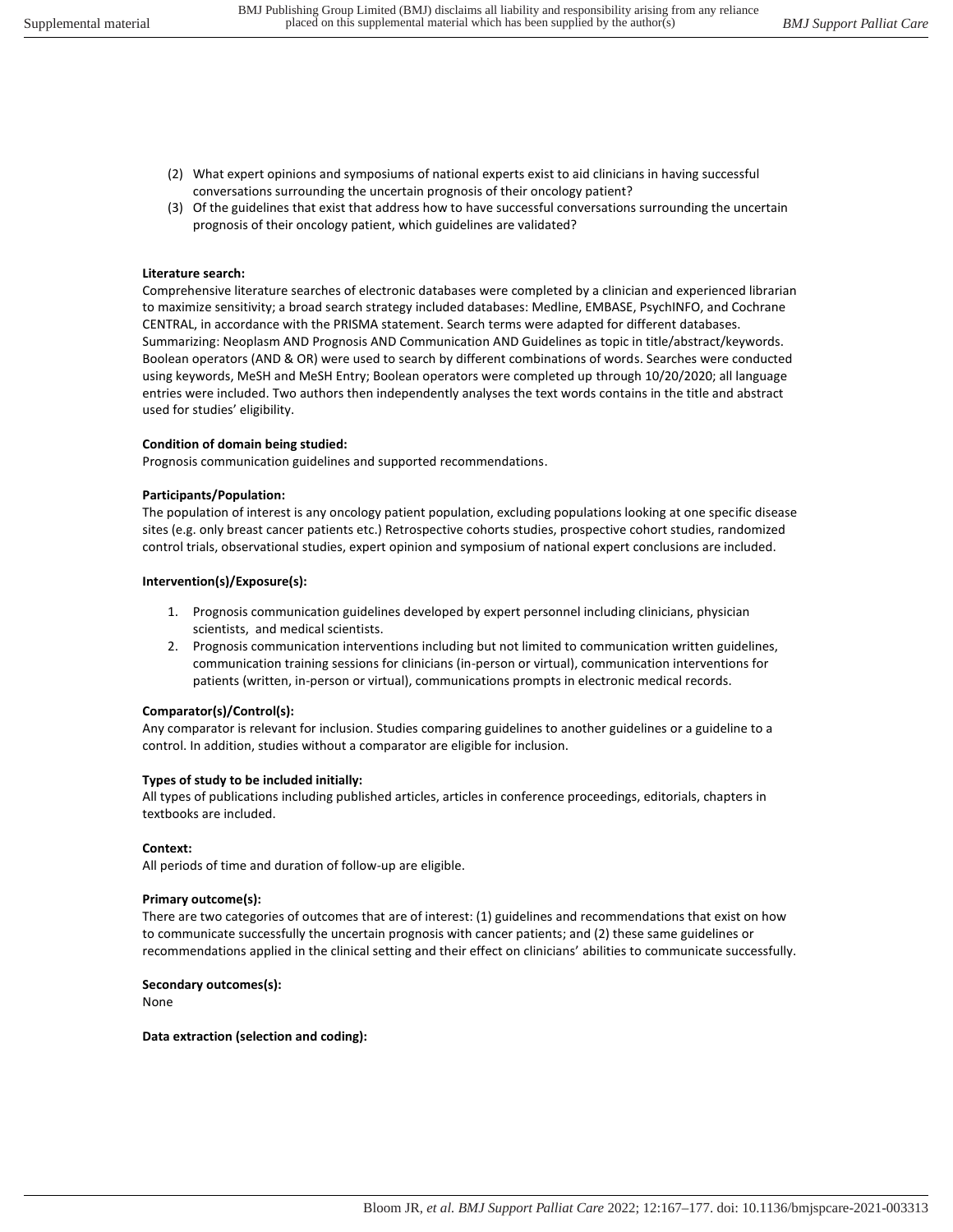Information will be extracted by two independent researchers. If necessary, for cases of discrepancy, a third researcher will review the article to discern if the article meets inclusion criteria. We abstracted data on guidelines, and both qualitative and quantitative measures of the accordant interventions with relation to communication tools.

#### **Risk of bias (quality) assessment:**

Since this is a scoping review, a quality appraisal will not be conducted, consistent with Arksey and O'Malley's framework and Joanna Briggs Institute methodological guidance for Scoping Reviews.

#### **Strategy for data synthesis:**

The present study will be performed in accordance with Preferred Reporting Items for Systematic reviews and Meta-Analyses extension for Scoping Reviews (PRISMA-ScR) Guidelines. Based on Cochran guidelines, the study involves the following steps: study design and search strategy, collection of articles, evaluation for meeting inclusion and exclusion criteria, qualitative analysis of data. All steps will be conducted by two researchers independently; a third independent will weigh in on areas of discrepancies. The synthesis will focus on providing: 1) the communication guidelines that exist to aid clinicians in having more successful conversations with their oncology patients on the uncertain diagnosis, 2) find possible commonalities and/or differences that exist between these guidelines, and 3) identify existing clinical application of these guidelines and validity of their use.

#### **Analysis of subgroups:**

Not applicable.

# **REVIEW OF GENERAL INFORMATION**

**Type of review:** Scoping review

**Language(s):** All languages included, published in English

**Country:** United States of America

#### **Reference for protocol search:**

| <b>Database</b> | <b>Advanced Search Entry</b>                                                                                                                                                                                                                                                                                                                                                                                                                                                                                                                                                                                                                                                                                                                                                                                                                                                                                                                                                                                                                                                                                                                                                                                                                                                                                                                                                                                                                                                                                                                                                                                                                                                                                                              |
|-----------------|-------------------------------------------------------------------------------------------------------------------------------------------------------------------------------------------------------------------------------------------------------------------------------------------------------------------------------------------------------------------------------------------------------------------------------------------------------------------------------------------------------------------------------------------------------------------------------------------------------------------------------------------------------------------------------------------------------------------------------------------------------------------------------------------------------------------------------------------------------------------------------------------------------------------------------------------------------------------------------------------------------------------------------------------------------------------------------------------------------------------------------------------------------------------------------------------------------------------------------------------------------------------------------------------------------------------------------------------------------------------------------------------------------------------------------------------------------------------------------------------------------------------------------------------------------------------------------------------------------------------------------------------------------------------------------------------------------------------------------------------|
| Pubmed          | ("Neoplasms"[Mesh] OR "Medical Oncology"[Mesh] OR "Oncology Service, Hospital"[Mesh] OR<br>"Oncologists"[Mesh] OR "serious illness" OR neoplasm* OR oncolog* OR cancer* OR tumor* OR<br>malignan*) AND ("Palliative Care"[Mesh] OR "Prognosis"[Mesh] OR palliative OR prognos*) AND<br>("Communication" [Mesh] OR "Health Communication" [Mesh] OR "Physician-Patient<br>Relations" [Mesh] OR "Truth Disclosure" [Mesh] OR physician patient relation* OR doctor patient<br>relation* OR truth disclosure* OR conversation*) AND (Clinical pathway[mh] OR Clinical<br>protocol[mh] OR Consensus[mh] OR Consensus development conferences as topic[mh] OR Critical<br>pathways[mh] OR Guidelines as topic [Mesh:NoExp] OR Practice guidelines as topic[mh] OR<br>Health planning guidelines[mh] OR guideline[pt] OR practice guideline[pt] OR consensus<br>development conference [pt] OR consensus development conference, NIH [pt] OR position<br>statement*[tiab] OR policy statement*[tiab] OR practice parameter*[tiab] OR best practice*[tiab]<br>OR standards [ti] OR guideline [ti] OR guidelines [ti] OR ((practice [tiab] OR treatment* [tiab]) AND<br>guideline*[tiab]) OR CPG[tiab] OR CPGs[tiab] OR consensus*[tiab] OR ((critical[tiab] OR<br>clinical[tiab] OR practice[tiab]) AND (path[tiab] OR paths[tiab] OR pathway[tiab] OR<br>pathways[tiab] OR protocol*[tiab])) OR recommendat*[ti] OR (care[tiab] AND (standard[tiab] OR<br>path[tiab] OR paths[tiab] OR pathway[tiab] OR pathways[tiab] OR map[tiab] OR maps[tiab] OR<br>plan[tiab] OR plans[tiab])) OR (algorithm*[tiab] AND (screening[tiab] OR examination[tiab] OR<br>test[tiab] OR tested[tiab] OR testing[tiab] OR assessment*[tiab] OR diagnosis[tiab] OR |
|                 |                                                                                                                                                                                                                                                                                                                                                                                                                                                                                                                                                                                                                                                                                                                                                                                                                                                                                                                                                                                                                                                                                                                                                                                                                                                                                                                                                                                                                                                                                                                                                                                                                                                                                                                                           |